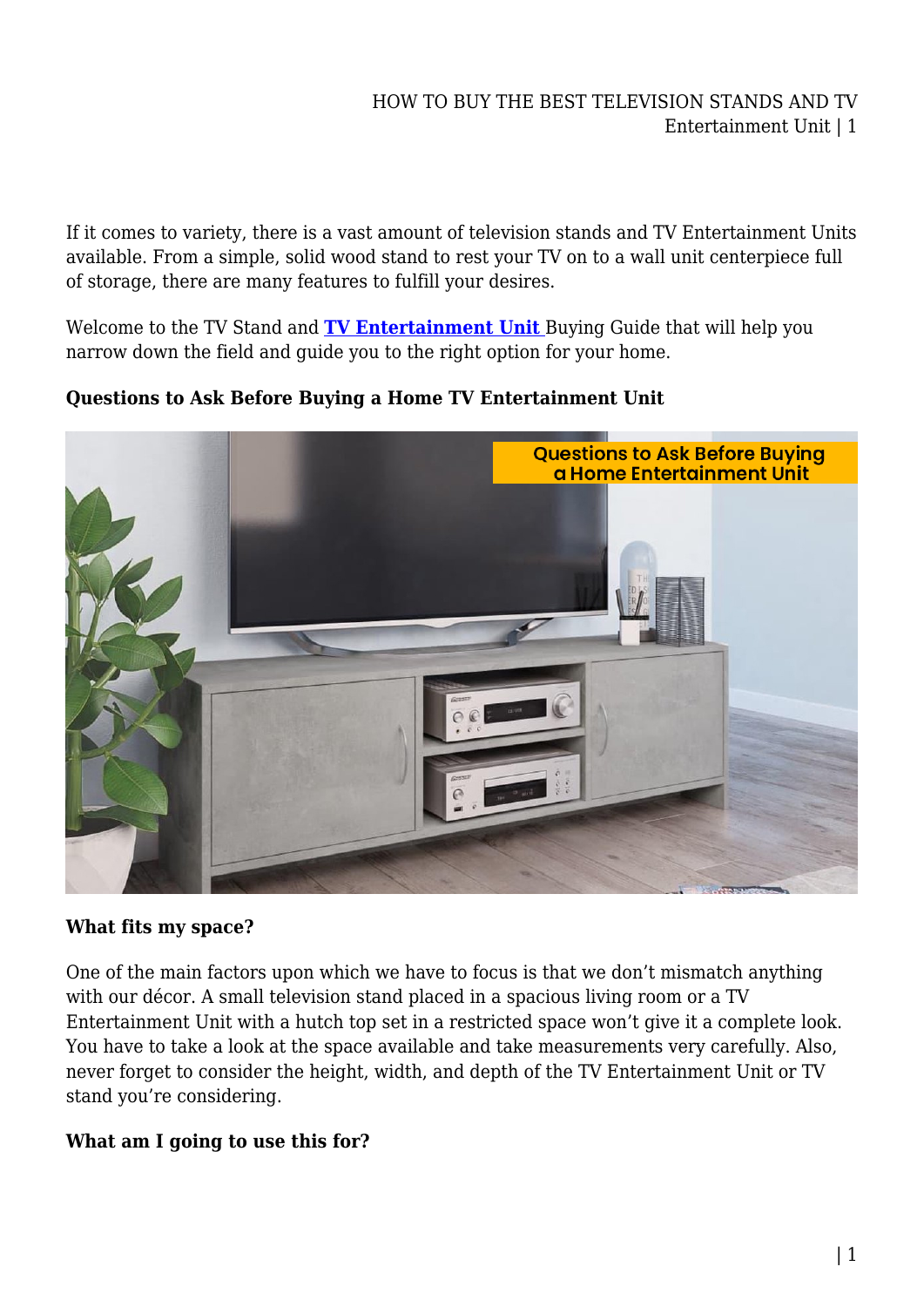Focus on the main uses for your new TV stand or TV Entertainment Unit. You must know that whatever television stand or TV Entertainment Unit you are buying, what will be the primary uses of that piece of item, i.e., for music, for your bedroom, for your lounge or it could be for anything. You have to go for the right option.

### **What are my storage needs?**

There are television stands of many different kinds; for example, there are TV stands with TV cabinets and without TV cabinets as well, and there is another kind with TV cabinets, including drawers. Likewise, there are TV Entertainment Units and wall units with adjustable shelves, drawers, TV cabinets, and cubbies. Make a list of the items you have and what spaces you'll need for them. You should know that whatever piece you are buying, it must accommodate according to your storage available.

### **What style do I like?**

TV Entertainment Units and TV stands have a massive variety of styles and designs. Consider the theme and décor of your living room, bedroom, or wherever you have to place your buying item. That is necessary; otherwise, even if you buy an item and it does not match with the rest of the room's style or theme, it won't look appropriate with the décor, and eventually, everything will be in vain. So, select the item according to the need and demand of the area where you have to place it.

# **Types of TV Stands**

#### **TV Stands**

TV stands are basically a surface to set your TV on, and most TVs will fit easily on top of them. There are kinds in TV stands as well. e, TV stands come with added storage in the base, and some do not. They vary in size, colors, and structures. What's nice about TV stands is you don't have to fit the TV perfectly in a center opening.

# **TV cabinets**

TV cabinets (also known as media chests or media TV cabinets) provide a surface to display your TV and TV cabinets to store your media. There are styles in TV cabinets as well as with glass or solid doors etc. Some have an armoire design, which is a nice option if you'd like to conceal your TV when you're not using it.

Corner TV Stand to host your TV and add some storage while saving you space by fitting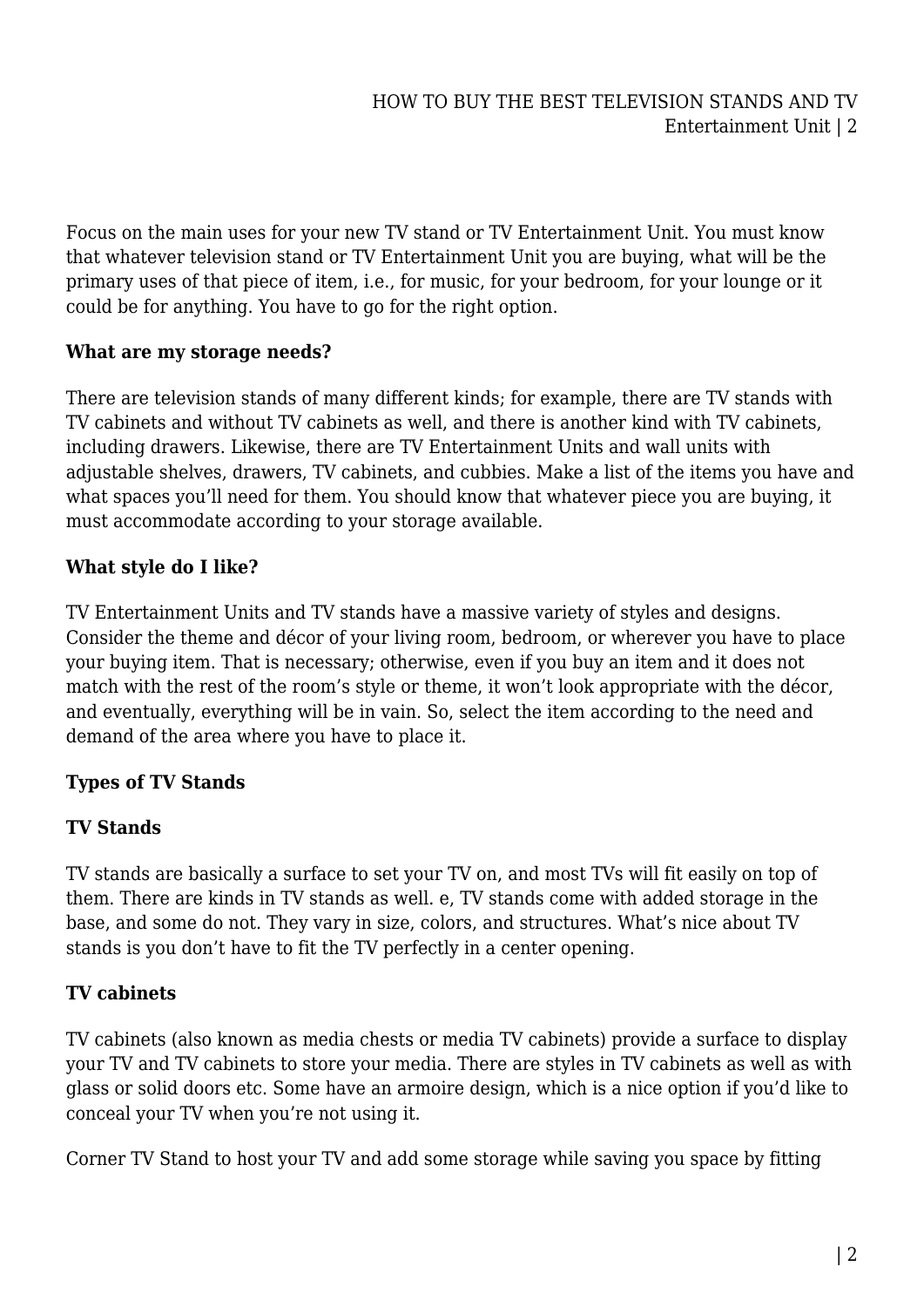conveniently in a corner.

#### **TV Stands with Fireplaces**

TV stands with fireplaces give the room an aesthetic and a warm and cozy look which is attractive to most people. Moreover, they make the environment perfect for a movie night, cozy night spends, and get-togethers.

#### **Types of TV Entertainment Units**

Entertainment is a kind of activity that holds the attention and interest of an audience or gives pleasure and delight. To provide such kind of entertainment, there is a vast amount of TV Entertainment Units in the industry. The major kind of TV Entertainment Unit which is commonly in demand are the Family TV Entertainment Units or FECs. These are miniature indoor or outdoor amusement parks that offer a wide variety of entertainment for all ages. Bowling alleys, miniature golf courses, museums, water parks, and zoos are some of the many FECs that have endured for decades. Indoor centers range from 15,000 to 20,000 square feet in size compared to the outdoor parks that are as large as 16 acres. Represented by the International Association of Amusement Parks, FECs make up about one-third of their membership. Park operators that own their properties have a better chance at survival than operators who lease commercial space.

FECs that offer multiple choices for activities usually outperform centers that only offer one choice, according to Lazer Tag Encyclopaedia. Since August is the busiest month for family travel, marketing efforts should include promoting events that celebrate the final month of summer vacation. FECs can improve their revenue, according to Frazier Capital, by providing a debit card payment system for games. Debit cards with incentives and bonuses lead to consumers hanging on to the cards, which become reminders of the TV Entertainment Units with Afterpay Furniture.

#### **Top 3 Things to Do Before Ordering Your TV Entertainment Unit**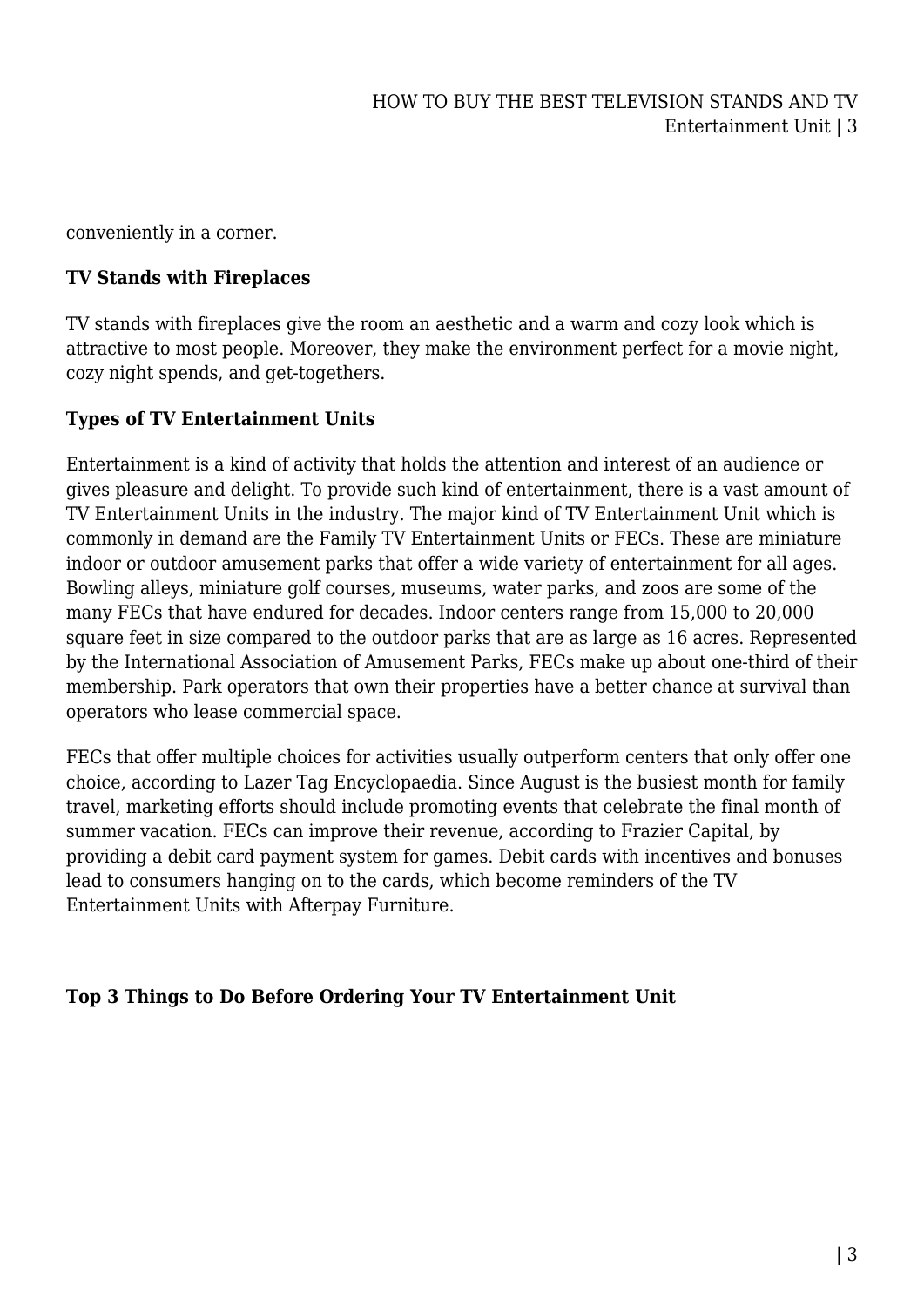

#### **Measure your available space.**

We can't stress measuring enough. If you want your purchase to look perfect and fit in properly, then you should have the knowledge of measurements so that the item stands out from the rest of the room.

#### **Measurements to make for a TV**

The main and the most common question of the customers is whether the television they are buying will fit or not. To get these confusions in your mind, You'll need to measure the TV (including its frame), as well as the height and depth. Keep in mind the width printed on the box your TV comes in is a diagonal measurement of the screen and does not include the frame of the TV (if there is one). Make sure there is an additional space that you have to leave while measuring because it provides good ventilation for your TV and will make it easier to install. Measure your TV from top to bottom and from the left edge to the right edge, and don't forget to measure the depth too.

#### **Check the placement of light switches and cable connections.**